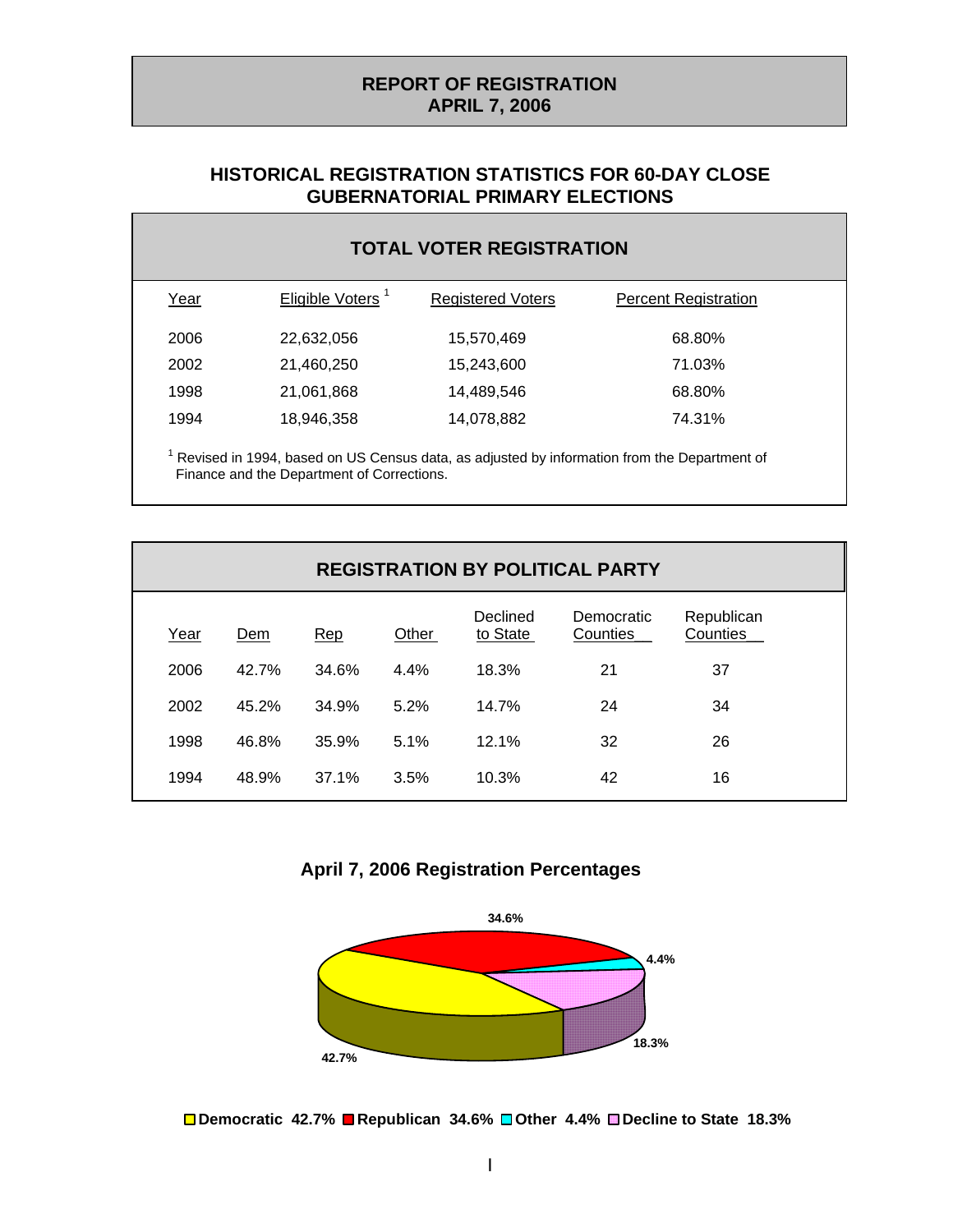# **REPORT OF REGISTRATION APRIL 7, 2006**

Since last 60-day Gubernatorial Primary Report of Registration (January 2, 2002 Report):

- The total registration in the state has increased from 15,243,600 to 15,570,469.
- The percentage number of total registered voters compared to eligible voters has declined from 71.0% to 68.8%.
- The percentage number of voters who have "Declined to State" their political party has increased from 14.7% to 18.3%.
- The percentage registration in the qualified political parties has declined from 84.5% to 81.2%.
- The percentage registration in the Democratic Party declined from 45.2% to 42.7%.
- The percentage registration in the Republican Party declined from 34.9% to 34.6%
- Since June 19, 1995, (when NVRA began) through February 28, 2006, 16,769,263 people have registered or reregistered to vote in conjunction with "Motor Voter."



**NVRA Registrations**